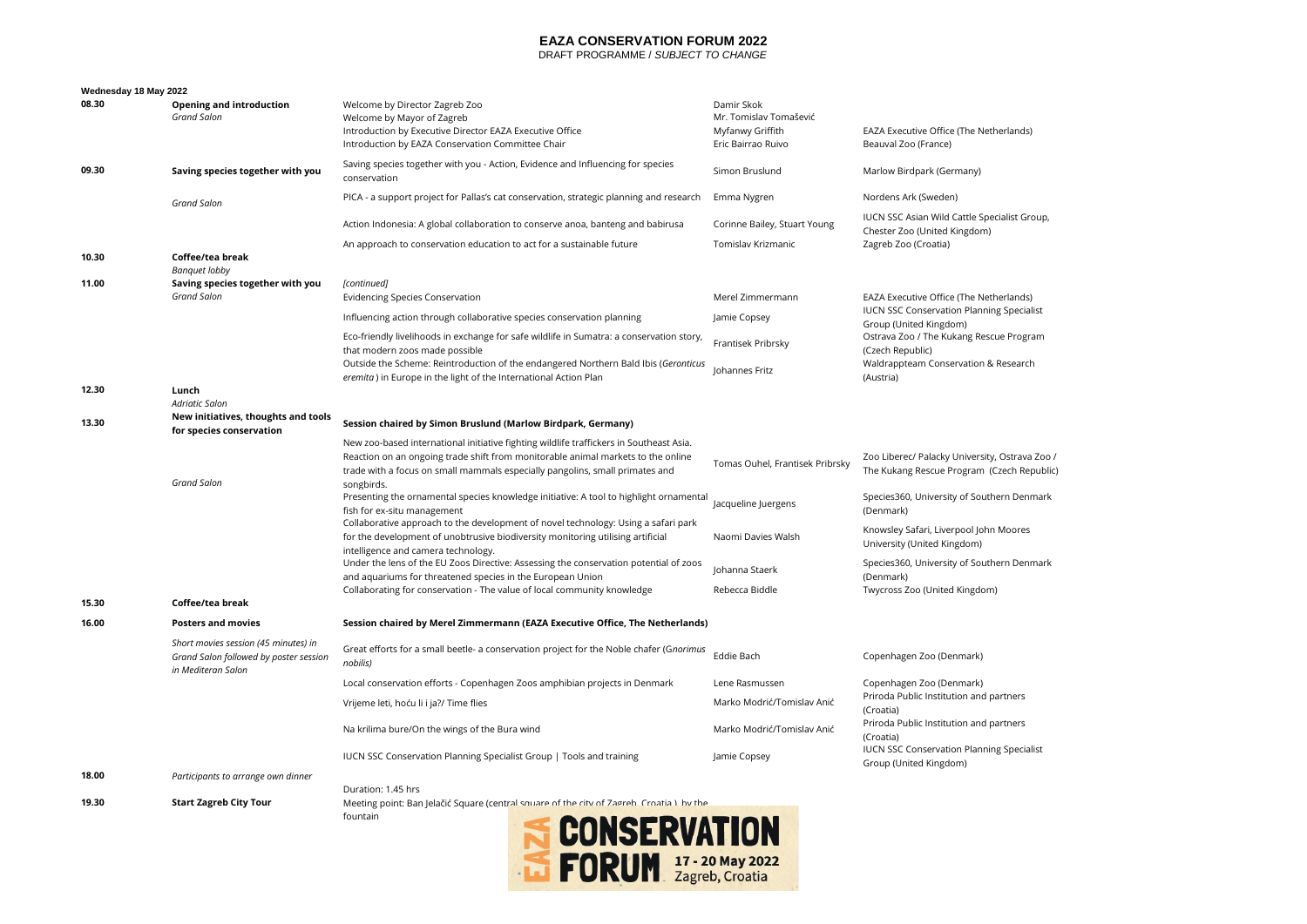### **EAZA CONSERVATION FORUM 2022**

DRAFT PROGRAMME / *SUBJECT TO CHANGE*

### **Thursday 19 May 2022** Duration (minutes)

| 08.30 | <b>Measuring impact of</b><br>conservation                   | Session chaired by Merel Zimmermannb (EAZA Executive Office, The Netherlands)                                                                                                                                                                            |                                                        |                                                                                                      | 5        |
|-------|--------------------------------------------------------------|----------------------------------------------------------------------------------------------------------------------------------------------------------------------------------------------------------------------------------------------------------|--------------------------------------------------------|------------------------------------------------------------------------------------------------------|----------|
|       | <b>Grand Salon</b>                                           | The IUCN Green Status of Species - identifying past and potential future conservation<br>impact                                                                                                                                                          | Molly Grace                                            | University of Oxford and Co-Chair, IUCN<br>Green Status of Species Working Group<br>(United Kingdom) | 60       |
| 10.00 |                                                              | A pragmatist's guide to measuring impact! Why measuring conservation impact is a challenge,<br>exploring practical approaches in the zoo sector, and applying performance management<br>principles for the Chester Zoo Conservation Masterplan Strategy. | Scott Wilson                                           | Chester Zoo (United Kingdom)                                                                         | 25       |
| 10.30 | Coffee/tea break                                             |                                                                                                                                                                                                                                                          |                                                        |                                                                                                      |          |
| 11.00 | Banquet lobby<br><b>Conservation in South East</b><br>Europe | Session introduced by Eric Bairrao Ruivo (Beauval Zoo, France)                                                                                                                                                                                           |                                                        |                                                                                                      | 5        |
|       | <b>Grand Salon</b>                                           | Conservation in South East Europe - opportunities and challenges                                                                                                                                                                                         | Dušan Jelić                                            | President of the Croatian Institute for<br>Biodiversity (Croatia)                                    | 55       |
| 12.00 |                                                              | Balkan stripe-necked Terrapin (Mauremys rivulata) task force in Croatia                                                                                                                                                                                  | Dragica Šalamon                                        | University of Zagreb, Faculty of agriculture<br>(Croatia)                                            | 10       |
|       |                                                              | The example of multisectoral cooperation in protection of endangered the species Proteus<br>anguinus in Croatia                                                                                                                                          | Ivan Cizeli                                            | Zagreb Zoo (Croatia)                                                                                 | 10       |
|       |                                                              | Conservation work and activities of Beli Visitor Centre and Rescue Centre for Griffon Vultures in<br>Croatia                                                                                                                                             | Marko Modrić                                           | Priroda Public Institution (Croatia)                                                                 | 10       |
|       |                                                              | Aquarium Pula Contribution in Noble Pen Shell (Pinna nobilis) Rescue<br>Collaboration on ex situ methodology development for in situ monitoring of Balkan snow vole                                                                                      | Milena Mičić, Aleksandra Bel Dajković<br>Dijana Beneta | Aguarium Pula (Croatia)<br>Zagreb Zoo (Croatia)                                                      | 15<br>10 |
| 13.00 | Lunch<br>Adriatic salon                                      |                                                                                                                                                                                                                                                          |                                                        |                                                                                                      | 60       |
| 14.00 | End of programme at venue                                    |                                                                                                                                                                                                                                                          |                                                        |                                                                                                      |          |
| 15.00 | Leave for zoo visit                                          | Transport to zoo is arranged                                                                                                                                                                                                                             |                                                        |                                                                                                      |          |
| 16.00 | <b>Zoo visit starts</b>                                      | Snacks and drinks provided                                                                                                                                                                                                                               |                                                        |                                                                                                      |          |

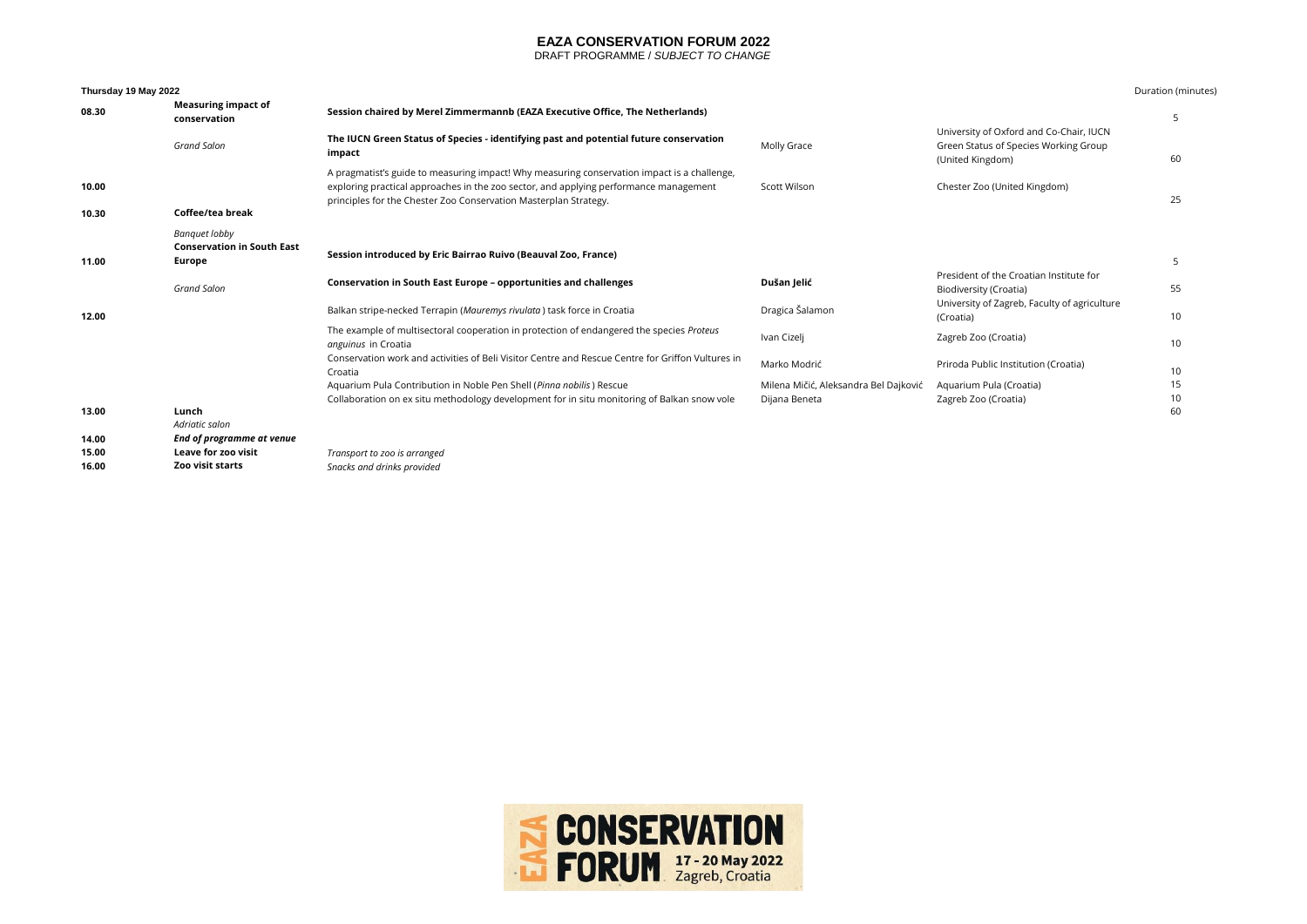### **EAZA CONSERVATION FORUM 2022**

DRAFT PROGRAMME / *SUBJECT TO CHANGE*

| Friday 20 May 2022 |                                                    |                                                                                                                                                                                                                                     |                                             |                                                                  |  |  |
|--------------------|----------------------------------------------------|-------------------------------------------------------------------------------------------------------------------------------------------------------------------------------------------------------------------------------------|---------------------------------------------|------------------------------------------------------------------|--|--|
| 08.30              | <b>Workshops/Discussions</b><br><b>Grand Salon</b> | Introduction followed by parallel workshops and discussions<br>Developing an institutional Conservation Strategy - challenges and oppurtunities<br>Large Carnivores in the Dinarides: Management, Monitoring, Threats and Conflicts |                                             | EAZA Executive Office (The Netherlands)                          |  |  |
|                    | Adriatic Salon I                                   | Establishing a transnational exchange (discussion) platform for the management of<br>large carnivores in the Dinaric region - Background Report                                                                                     | Andrea Solić                                | Carnivora Magna (Croatia)                                        |  |  |
|                    | <b>Adriatic Salon II</b>                           | It begins with an Abstract - Showcasing ex- and in-situ conservation work at talks,<br>seminars, workshops and conferences                                                                                                          | Carl Treaholt                               | Copenhagen Zoo (Denmark)                                         |  |  |
| 11.00              | Coffee/tea break<br><b>Banquet lobby</b>           |                                                                                                                                                                                                                                     |                                             |                                                                  |  |  |
| 11.30              | Saving species together with you II                | Session chaired by Marjo Priha (Helsinki Zoo, Finland)                                                                                                                                                                              |                                             |                                                                  |  |  |
|                    | Grand salon                                        | The link between Andean bears & honey in Chaparri Ecological Reserve in Peru with<br>Bioparc Zoo de Doué-la-Fontaine support                                                                                                        | Tatiana Beuchat                             | Bioparc Zoo de Doué-la-Fontaine (France)                         |  |  |
|                    |                                                    | Saving species together: How zoos are contributing to wild tiger and Amur leopard<br>conservation through the initiative WildCats Conservation Alliance                                                                             | <b>Esther Conway</b>                        | WildCats Conservation Alliance (United<br>Kingdom)               |  |  |
|                    |                                                    | "Together We Protect" - because, in Conservation, collectively, we can, we should, and<br>we must                                                                                                                                   | Élio Vicente                                | Zoomarine Algarve (Porugal)                                      |  |  |
|                    |                                                    | Using ex situ expertise for in situ conservation of critically endangered wild camel                                                                                                                                                | Jaroslav Simek, Bridget Johnson             | Prague Zoo, Knowsley Safari (Czech<br>Republic, United Kingdom)  |  |  |
|                    |                                                    | Oriental tree frog (Hyla orientalis) (Bedriaga, 1890) in Latvia: success of Riga Zoo's<br>reintroduction project                                                                                                                    | Alessandro Di Marzio                        | Riga Zoo (Latvia)                                                |  |  |
|                    |                                                    | Reintroduction Program and Conservation Efforts of The Endangered Persian Fallow<br>Deer in the Judean Mountains                                                                                                                    | Nili Avni-Magen                             | Jerusalem Zoo (Israel)                                           |  |  |
|                    |                                                    | West African Primate Conservation Action - the One Plan Approach to primate<br>conservation                                                                                                                                         | Andrea Dempsey                              | Heidelberg Zoo (Germany)                                         |  |  |
| 13.30              | Lunch                                              |                                                                                                                                                                                                                                     |                                             |                                                                  |  |  |
|                    | Adriatic salon                                     |                                                                                                                                                                                                                                     |                                             |                                                                  |  |  |
| 14.30              | <b>Grand Salon</b>                                 | Session chaired by Sonja Luz (Mandai Nature, Singapore)                                                                                                                                                                             |                                             |                                                                  |  |  |
|                    | <b>Grand Salon</b>                                 | Red colobus conservation initiative and collaboration possibilities (pre-recorded)                                                                                                                                                  | Florence Aghomo                             | Red Colobus Conservation Network (RCCN)                          |  |  |
|                    |                                                    | Update from Saola Foundation for Annamite Mountains Conservation                                                                                                                                                                    | William Robichaud                           | Saola Foundation for Annamite Mountains<br>Conservation (US)     |  |  |
|                    |                                                    | Conservation opportunities in an oil palm plantation                                                                                                                                                                                | Muhammad Silmi                              | United Plantations Berhad / PT Surya Sawit<br>Sejati (Indonesia) |  |  |
|                    |                                                    | Imported deforestation and sustainable agriculture in Europe<br>Savannah in peril: Baluran National Park is fighting to survive                                                                                                     | Catherine Barton<br>Hariyawan Agung Wahyudi | Chester Zoo (United Kingdom)<br>Copenhagen Zoo (Denmark)         |  |  |
|                    |                                                    | Trenggiling Conservation Program - Protection of Sunda pangolin in Indonesia using<br>various methods                                                                                                                               | Lucie Cizmarova                             | Olomouc Zoo (Czech Republic)                                     |  |  |
|                    |                                                    | A holistic approach in the protection of Bangkaru Treasure Island in Sumatra: the role<br>of zoos in conservation and research                                                                                                      | Tomas Ouhel, Pavel Zoubek                   | Palacky University, Liberec Zoo (Czech<br>Republic)              |  |  |
| 16.30              | Closing                                            |                                                                                                                                                                                                                                     |                                             |                                                                  |  |  |
| 17.00              | <b>End of Forum Programme</b>                      |                                                                                                                                                                                                                                     |                                             |                                                                  |  |  |
| 18.30              |                                                    | Arranged transport from Hotel International to Medvedgrad Castle (return as well)                                                                                                                                                   |                                             |                                                                  |  |  |
| 19.30 - 01.00 hrs. | <b>Farewell dinner</b>                             |                                                                                                                                                                                                                                     |                                             |                                                                  |  |  |